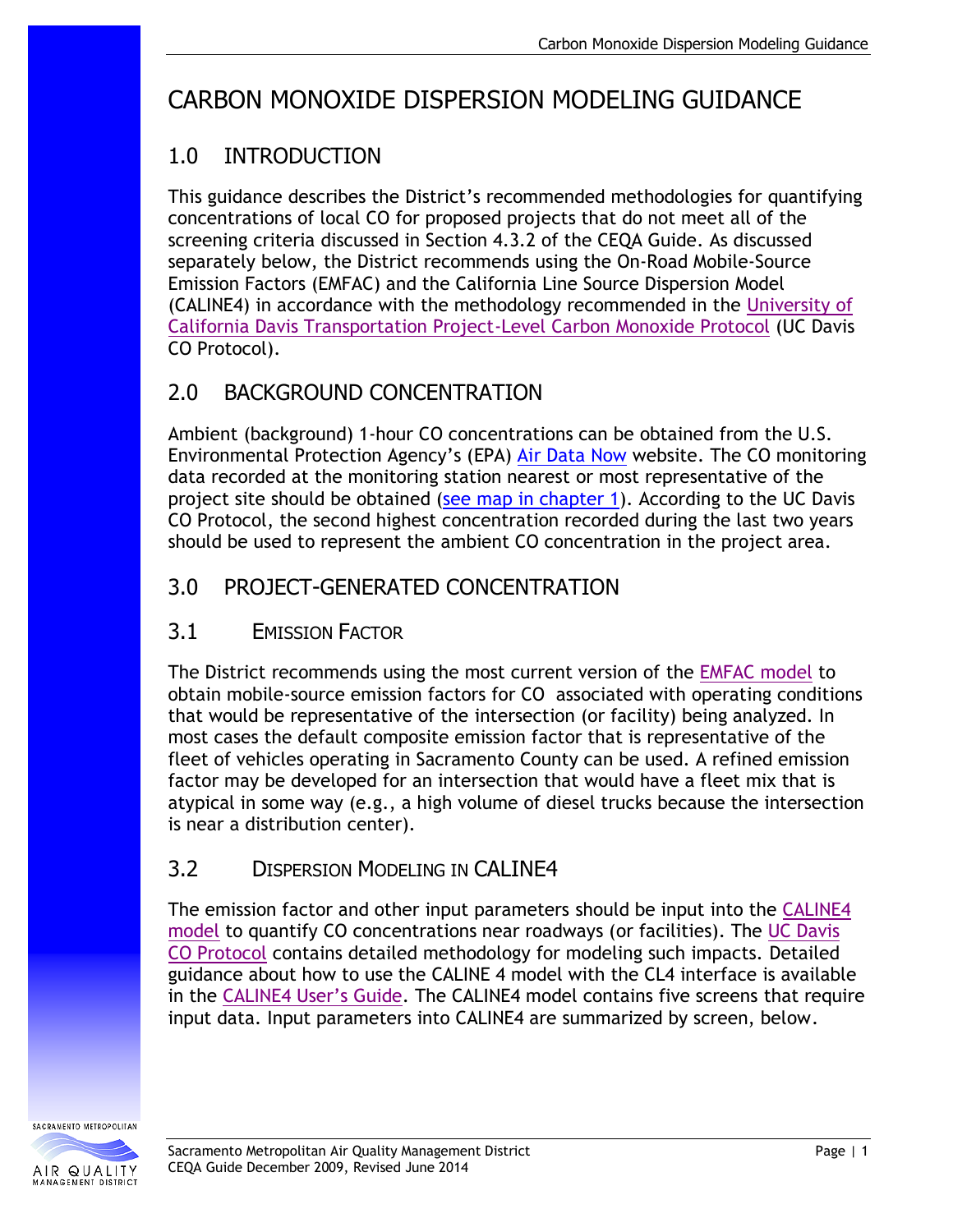JOB PARAMETERS SCREEN

**File Name:** Designate the file name, which will be saved with a \*.dat file extension, to create the CALINE4 Input file.

**Job Title:** Provide a name for the modeling scenario (e.g., existing no project, existing plus project).

**Run Type:** Select the worst-case wind angle.

**Aerodynamic Roughness Coefficient:** Choose the characteristic (i.e., rural, suburban, central business district, other) that is most representative of the project site.

**Model Information:** Indicate the unit of measurement (i.e., meters or feet) and input the vertical dimension of the project (i.e., altitude above sea level).

**Run:** After providing values for the data fields on this screen and all other screens, return to the Job Parameters screen to run the model. The model will generate an output file called C4\$.out. Save the output file under an appropriate filename for future reference before executing another model run.

LINK GEOMETRY SCREEN

On this screen, input the coordinates for the roadway intersection being analyzed.

**Link Name:** Input names for each roadway segment.

**Link Type:** Indicate whether the roadway segment is at-grade, depressed, fill, bridge, or a parking lot.

**Endpoint Coordinates (X1, X2, Y1, Y2):** Input the dimensions (i.e., coordinates) of the roadway segments using X and Y coordinates of a Cartesian coordinate system. Most users assume that the point of origin is at location 0, 0.

**Link Height:** Indicate the vertical dimension of the roadway segment. If the roadway segment is at-grade, set this parameter to zero. If the roadway segment is depressed, enter a negative value for this parameter.

**Mixing Zone Width:** The Mixing Zone is defined as the width of the roadway, plus 3 meters on either side. The minimum allowable value is 10 meters, or 32.81 feet.

**Canyon/Bluff (Mix Left/Right):** Set these features to zero.

LINK ACTIVITY SCREEN

**Traffic Volume:** Input hourly traffic volumes for each roadway segment.

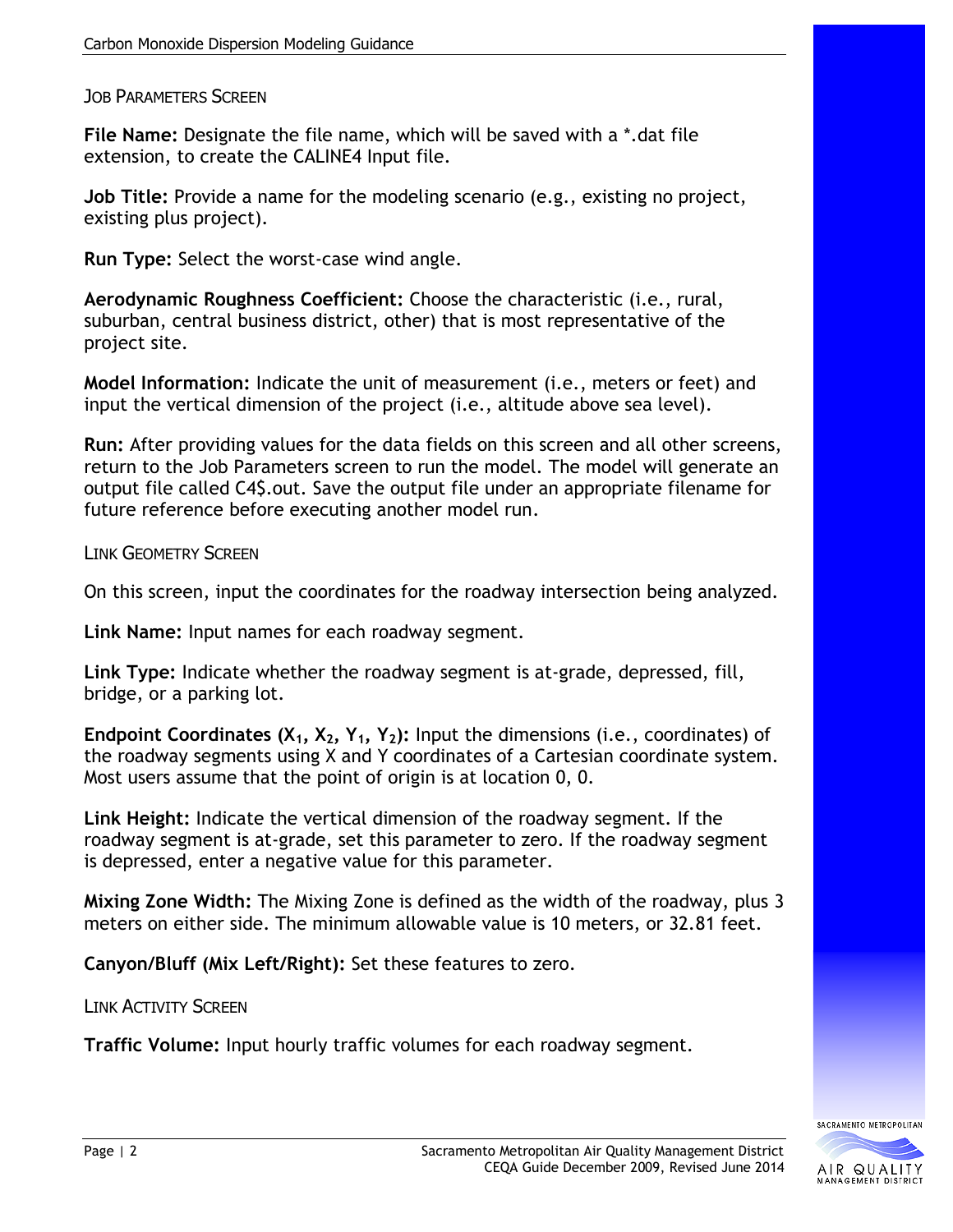**Emission Factor:** Input the CO emission factor (in units of grams/mile) obtained from EMFAC for the applicable vehicle speed class reflecting operating conditions for the intersection.

RUN CONDITIONS SCREEN

**Wind Speed:** Input 0.5 meters per second to represent worst-case conditions.

**Wind Direction:** Set this input parameter to zero. (As described above, the Worst-Case Wind Angle for the Run Type field on the Job Parameters screen has already been selected to override the value in the Wind Direction field.)

**Wind Direction Standard Deviation:** Use a wind direction standard deviation of 5 degrees to represent worst-case conditions.

**Atmospheric Stability Class:** Use Stability Class 7 to represent worst-case conditions.

**Mixing Height:** Indicate the vertical dimension over which vertical mixing may occur. This value represents the height of the atmospheric boundary layer. In most situations, a value of 1,000 meters should be entered. If the analysis is for a bridge underpass, tunnel, or other situation where vertical mixing would be limited then indicate the height of the structure that would hamper vertical mixing (in meters).

**Ambient Temperature:** Indicate the average temperature of the project site during the time of day at which maximum peak hour traffic volume would occur (in degrees Celsius).

**Ambient Pollutant Concentration:** It is recommended that a value of zero be entered in this field to determine the contribution of CO from the roadway being analyzed. Add the roadway-generated CO concentration to ambient CO levels outside of the CALINE4 model, as explained in the guidance for processing CALINE4 output below.

RECEPTOR POSITIONS SCREEN

The Receptor Positions screen contains a window that displays a layout of the link and receptor coordinates in the Cartesian grid and relevant data input fields.

**Receptor Name:** Input names for each receptor.

**Receptor Coordinates (X, Y, Z):** Input receptor coordinates in a manner similar to the Link Coordinates on the Link Geometry screen. Locate receptors at 3 and 7 meters from the edge of each of the intersection corners, in accordance with the recommendations of the UC Davis CO Protocol. The Receptor Coordinates are oriented in the same plane as the Link Coordinates that represent roadway segments. Thus, receptors located southwest of the intersection would have negative values for their X and Y coordinates. A value of 1.8 meters (5.9 feet)